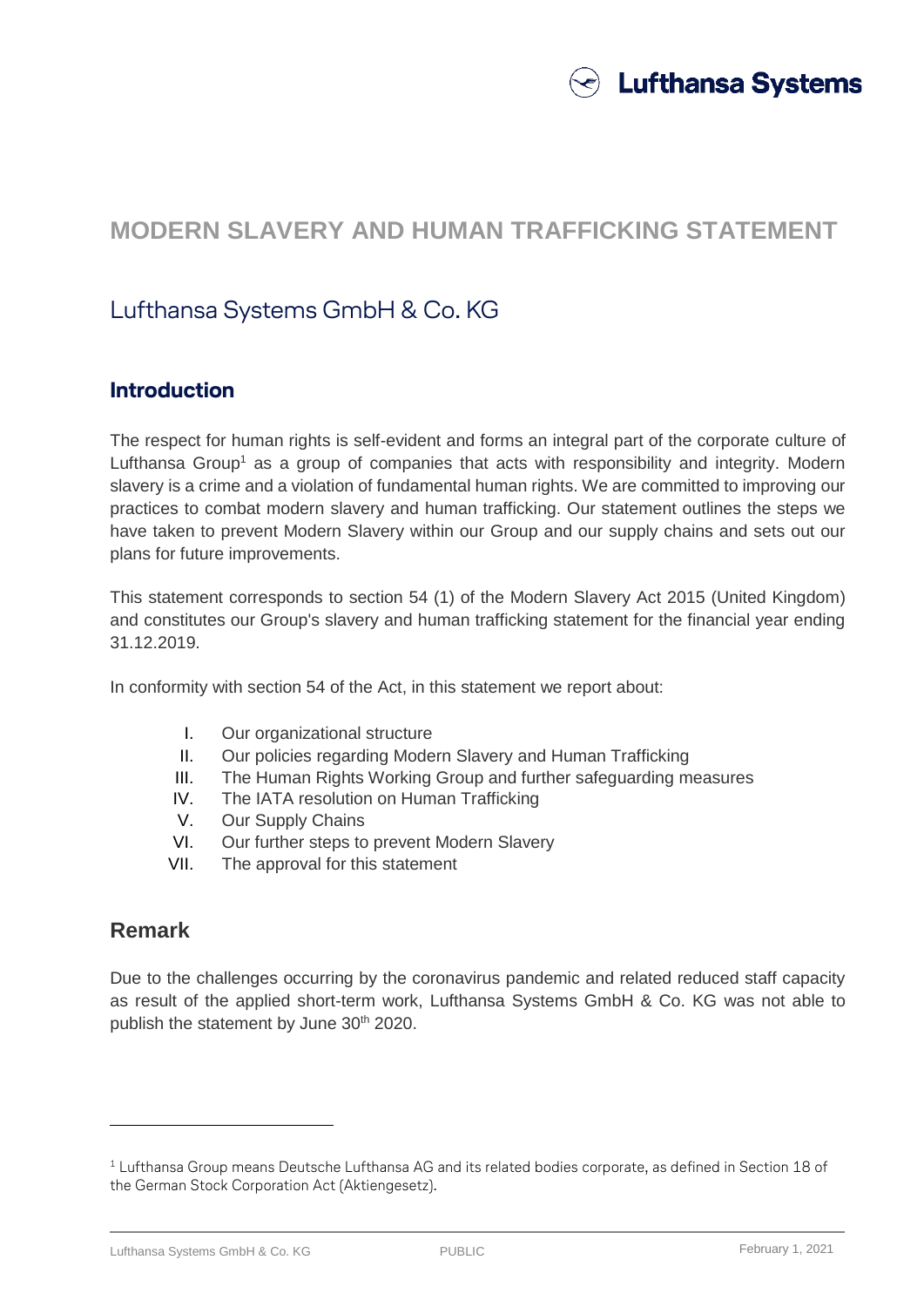

#### **I. Our organisational structure**

Lufthansa Systems GmbH & Co. KG is part of the Lufthansa Group. The Lufthansa Group is an aviation group with worldwide operations and 138,353 employees and more than 580 subsidiaries and equity investments as of 31.12.2019.

The portfolio of Lufthansa Group comprises the business segments Network Airlines, Eurowings and Aviation Services. All business segments rank among the leading providers in their respective industries.

The business segment Network Airlines comprises the companies Lufthansa, SWISS and Austrian Airlines. They offer their customers a premium product and, thanks to the multi-hub strategy, a comprehensive route network combined with the highest degree of travel flexibility.

The business segment Eurowings comprises the flight operations of Eurowings and the equity investment in SunExpress. They offer an innovative and competitive product for price-sensitive and service-oriented customers in the growing direct-traffic segment. The integration of Brussels Airlines into Eurowings was stopped in the course of the reporting year. Brussels Airlines will instead move closer to Network Airlines and report as part of this business segment from the 2020 financial year onward.

The companies in the business segment Aviation Services are leaders in their worldwide markets and strengthen the portfolio of the Lufthansa Group. They include the business segments

- $\triangleright$  Logistics,
- ▶ MRO (Maintenance, Repair and Overhaul) and
- $\triangleright$  Catering

as well as other companies and Group functions. Further information regarding the company's structure are described in detail on the Lufthansa Group's corporate website.

In 2019, Lufthansa Group carries over 145 million passengers each year with currently 763 aircraft flying to 318 destinations in 102 countries (data in relation to summer flight schedule 2019).

## **II. Our policies regarding Modern Slavery and Human Trafficking**

As a participant of the UN Global Compact since 2002, the Lufthansa Group attaches great importance in conducting its business in line with internationally acknowledged principles and is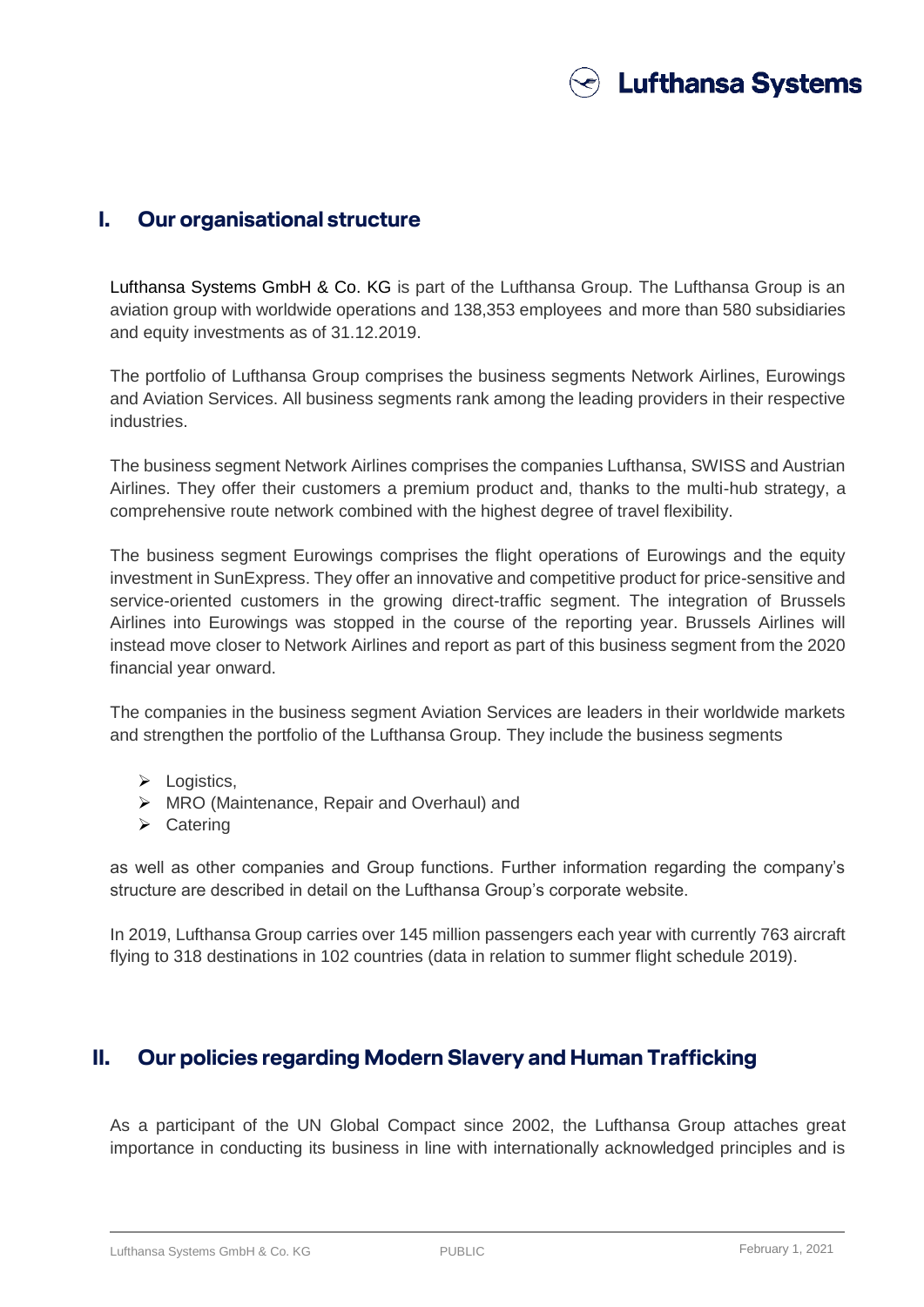

committed to embedding respect for human rights as an integral element of its corporate culture. The Group has a large unionized workforce represented by a number of different trade unions.

Our Group Companies consult with employee representative bodies, including trade unions and works councils.

The binding Code of Conduct documents the values, principles and standards of conduct of the Lufthansa Group. Point 6 expressly states, "We respect and uphold the dignity of our employees, customers, and business partners. In all our actions, we ensure that we act in accordance with human rights, the principles of the UN Global Compact, and recognize international labour and social standards. In particular, we reject child labour, forced labour, and exploitation or discrimination of any kind." The Code of Conduct is binding for all bodies, managers and employees of the Lufthansa Group.

The companies are obliged to identify human rights risks and report the type and number of suspicious incidents. Individual complaints can also be made by third parties to the external ombudsman – confidentially if requested. Employees of the Lufthansa Group can also report to their manager, human resources department or the employee representatives. A works agreement with regard to grievance procedures is already in place for all employees in Germany.

#### **III. Our Human Rights Working Group and further safeguarding measures**

A Human Rights Working Group was established within the Human Resources and Legal Affairs Division of the Executive Board in 2017 and comprises of representatives from all relevant head office functions as well as Group companies that are potentially at risk. The Project Group monitors and discusses any potential high and extreme risk areas, incidents and actions in relation to Human Rights with the specific field of modern slavery. The Working Group meets generally twice a year to monitor the Group's progress in tackling slavery.

Based on an analysis carried out by Verisk Maplecroft, an advisory company, an overview of all Group companies operating in high-risk and extreme-risk countries was drawn up, i.e. countries where the risk of human rights violations are particularly high. The country overview is regularly updated and regular meetings serve to communicate information and develop a uniform, Groupwide position and strategy. Managers and Human Resources departments at these companies should be made aware of their duty of care to avoid human rights violations and the realization of risks due to modern slavery. A specific annex is added to the employment contracts with these managers. In addition, awareness is created by means of focused internal communications to all the employees in the Group. This includes a statement by the Executive Board member for Corporate Human Resources and Legal Affairs emphasizing the responsibility of the Lufthansa Group as a global company that respects human rights.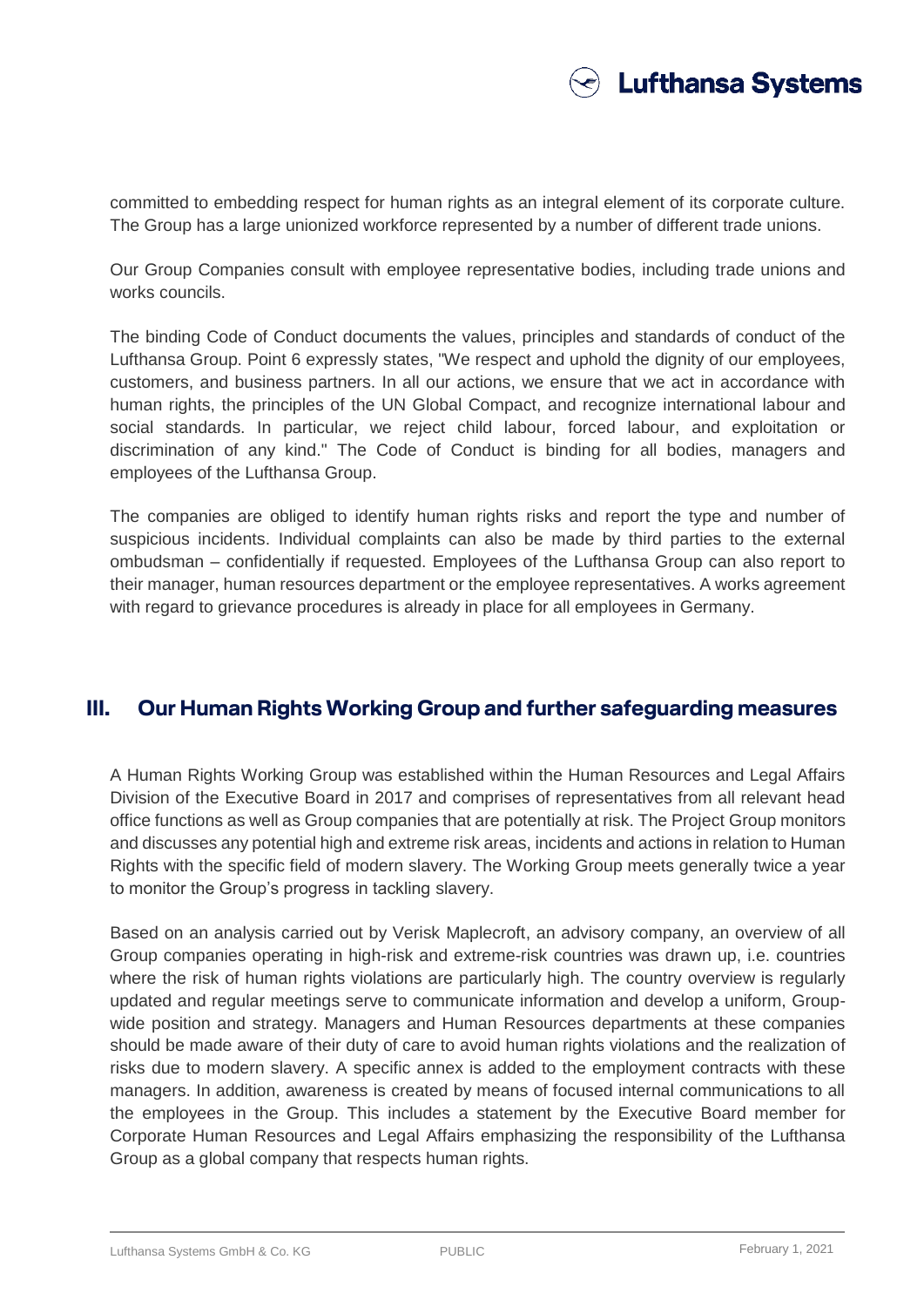

## **IV. The IATA resolution on Human Trafficking**

As a signatory to the IATA Resolution against Trafficking in Persons, ensuring an environment that is free from modern slavery and human trafficking is a matter of course for the Lufthansa Group. The legal prosecution of human trafficking is the responsibility of governments and national law enforcement agencies. Nevertheless, the Lufthansa Group is aware of the importance of this topic and recognizes that as an aviation company it can play a significant role in identifying potential criminal offences. It has therefore implemented a reporting process for flagging suspected cases of human trafficking.

In accordance with IATA recommendations, the Lufthansa Group has integrated the topic into regular pilot and flight attendant training in 2019. These employee groups are made particularly aware of potential signs of human rights violations. Steering and developing the management approach is the responsibility of the Anti-Human Trafficking Task Force, established in 2018, in which all Group companies and relevant Group Functions are represented.

## **V. Our Supply Chains**

In 2019, the Lufthansa Group has more than 40,000 suppliers. The annual procurement volume is about 22 billion Euros. To meet the standards it sets for sustainability of its own products, the Lufthansa Group relies on close co-operation with suppliers who share and implement these standards. This approach is also part of the Lufthansa Group's Code of Conduct. The Lufthansa Group expects from its suppliers that they fully comply with current law, guidelines and regulations concerning fair competition, integrity and responsible practices.

The Group procurement policy includes the obligation to assume social and ecological responsibility. It is to be understood as an overriding specification for all procurement guidelines at the Group companies. In addition, it serves as a handbook for buyers and all employees with contacts in the procurement markets. Among other considerations and to the extent permitted by the competition, it requires that these obligations be included in contracts with suppliers:

- to comply with the ten principles of the UN Global Compact;
- to comply with the four basic principles of the International Labour Organisation (ILO);
- to consent to announced and unannounced audits by companies of the Lufthansa Group;
- to accept the termination of the contract in the event that these contractual obligations are breached.

By imposing these obligations, the Lufthansa Group endeavors to ensure responsible practices by its direct suppliers and therefore meets its own standards for corporate responsibility. The